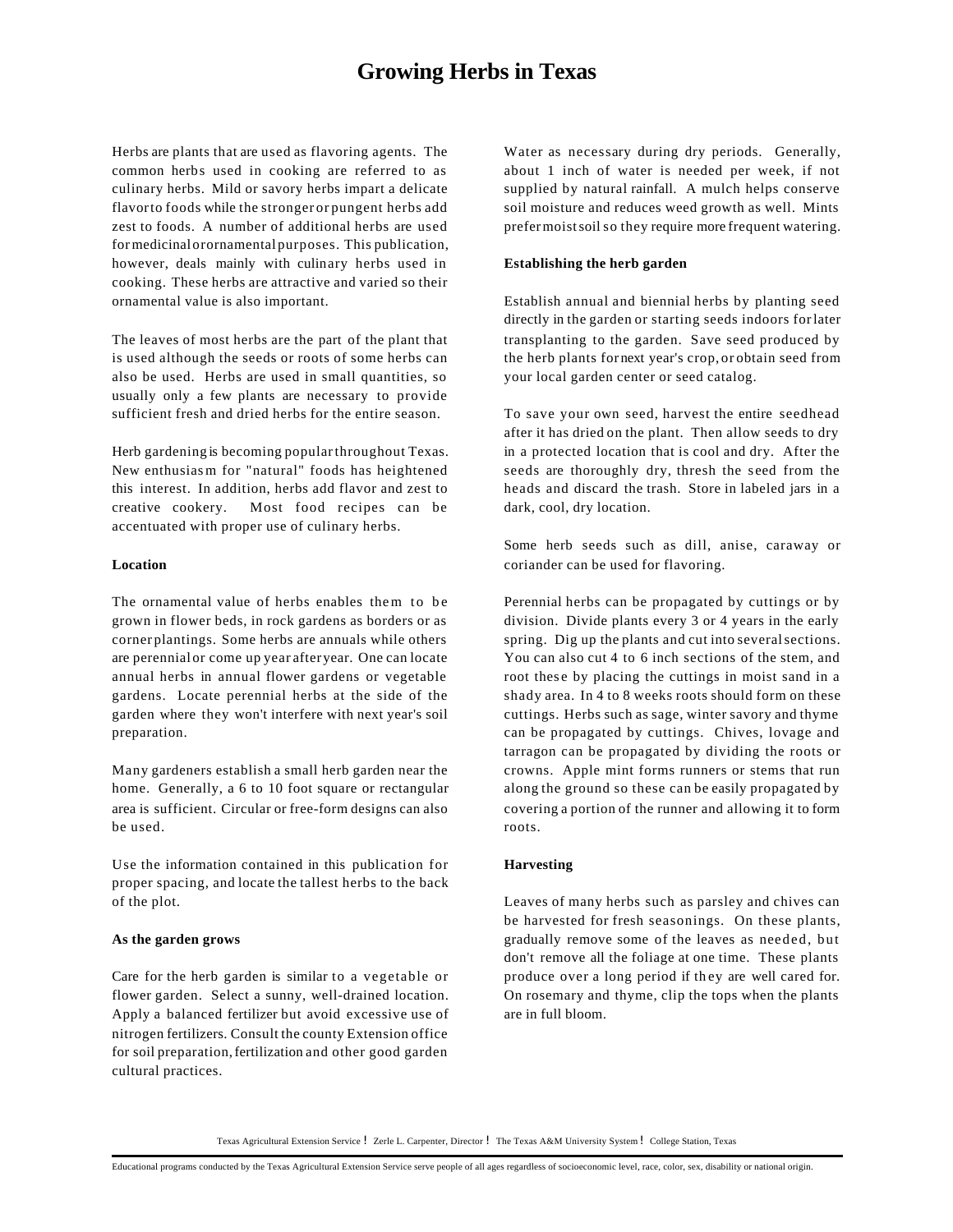# **Information on Some Popular Garden Herbs**

| overwinter one season and produce seed the second season. |                    |                                                                                                                |                                                                                                                                                                 |                                                                                                                                    |                                                                                                                                    |
|-----------------------------------------------------------|--------------------|----------------------------------------------------------------------------------------------------------------|-----------------------------------------------------------------------------------------------------------------------------------------------------------------|------------------------------------------------------------------------------------------------------------------------------------|------------------------------------------------------------------------------------------------------------------------------------|
| Herb                                                      | Height<br>(inches) | <b>Description</b>                                                                                             | Culture                                                                                                                                                         | <b>Harvest</b>                                                                                                                     | <b>Use</b>                                                                                                                         |
| Anise<br>(Pimpinella anisum)                              | $20 - 24$          | Serrated leaves, small white<br>flowers. Low spreading plant<br>is a slow growing annual.                      | Space 6-8 in row with rows 12-14 while green as needed.<br>in. apart.                                                                                           | Moderately rich soil. Like full sun. When seeds turn brown, or use leaves Seed - pastries, candy, cookies,                         | beverages, meats, soups<br>Leaves - salad or garnish                                                                               |
| Basil<br>(Ocimum basilicum)                               | $20 - 24$          | Leafy, light green foliage;<br>flowers white or lavender.<br>Fast growing annual.                              | seed in early spring. Space 12 in. Cut plants 4-6 in. above ground.<br>Prefers protected sunny locations.                                                       | Start seed indoors in early April or Harvest leaves when flowering begins.Leaves - soups, stews, omelets,                          | salads, meats, sauces                                                                                                              |
| Borage<br>(Borago officinalis)                            | $20 - 24$          | Coarse, rough, hairy leaves.<br>Produces light blue flowers in<br>drooping clusters.                           | 12 in. apart. Seeds may be slow to cook fresh like spinach.<br>germinate.                                                                                       | Seed directly in early spring. SpaceHarvest the young leaves and dry, or Leaves - salads, greens.                                  | Flowers and leaf tips - pickles,<br>soups, stews                                                                                   |
| Caraway<br>(Carum carvi)<br><b>BIENNIAL</b>               | 12-24              | Carrot-like leaf with small<br>creamy white flowers.                                                           | full sun. Space 6 in.                                                                                                                                           | Seed directly in spring and locate in Harvest leaves when mature. Seeds<br>will form midway through second<br>season.              | Leaves - garnish<br>Seeds - breads, cakes, soups,<br>sauces, salads                                                                |
| Chervil<br>(Anthriscus cerefolium)                        | 18                 | Similar to parsley with light<br>green lacy leaves. Flowers are location. Space 6 in.<br>small white clusters. |                                                                                                                                                                 | Sow seed in moist, partially shaded Harvest mature leaves and dry or use Leaves - salads, soups, meats,<br>directly for garnishes. | poultry, garnishes                                                                                                                 |
| Coriander<br>(Coriandrum sativum)                         | 36                 | flowers                                                                                                        | Large, coarse plant with white Sow seeds directly. Use full sun<br>area and thin to 10 in.                                                                      | Harvest seeds when they begin to turnSeeds - pastries, sauces, pickles,<br>brown. Seeds are generally used<br>crushed.             | liquors                                                                                                                            |
| Dill<br>(Anethum graveolens)                              | 24-36              | flower heads.                                                                                                  | Tall plant with feathery green Seed directly and thin to 12 in. If<br>leaves. Open umbrella-shaped seeds mature and fall, they will<br>come up again next year. | Harvest mature seed heads before<br>seeds drop. May use small leaves as<br>well.                                                   | Sprigs of seed head or seeds -<br>pickles, breads, sauces, meats,<br>salads, vinegars<br>Leaves - sauces, dips, fish,<br>flavoring |
| Fennel<br>(Foeniculum vulgare)                            | 36                 | Fine feathery leaves with<br>broad, bulb-like leaf base                                                        | in.                                                                                                                                                             | Sow in early spring and thin to 12 Harvest either young sprigs and leave Sprigs - soups<br>or seeds.                               | Leaves - garnishes<br>Seeds - soups, breads                                                                                        |
| Parsley<br>(Petroselinum crispum)                         | $5-6$              | Curled or plain dark green<br>leaves                                                                           | May be slow to germinate. Seed in Harvest mature leaves as needed.<br>early spring. Space 6-8 in.                                                               |                                                                                                                                    | Leaves - garnishes                                                                                                                 |
| Sweet Marjoram<br>(Majorana hortensis)                    | 12                 | flowers.                                                                                                       | Fine textured plant with white Start seedlings in shade. Mature Harvest mature leaves.<br>plants will grow in full sun. Space<br>$8-10$ in.                     |                                                                                                                                    | Leaves - salads, soups, dressings                                                                                                  |
| Summer Savory<br>(Satureja hortensis)                     | 18                 | Small, gray-green leaves with<br>purple and white flowers                                                      | Plant tender annual after danger of Harvest mature leaves.<br>frost. Space 6-9 in.                                                                              |                                                                                                                                    | Leaves - salads, soups, dressings<br>poultry                                                                                       |

**ANNUALS AND BIENNIALS:** Annuals grow from seed and complete their life cycle in 1 year. They will be killed by frost and must be started from seed each year. Biennials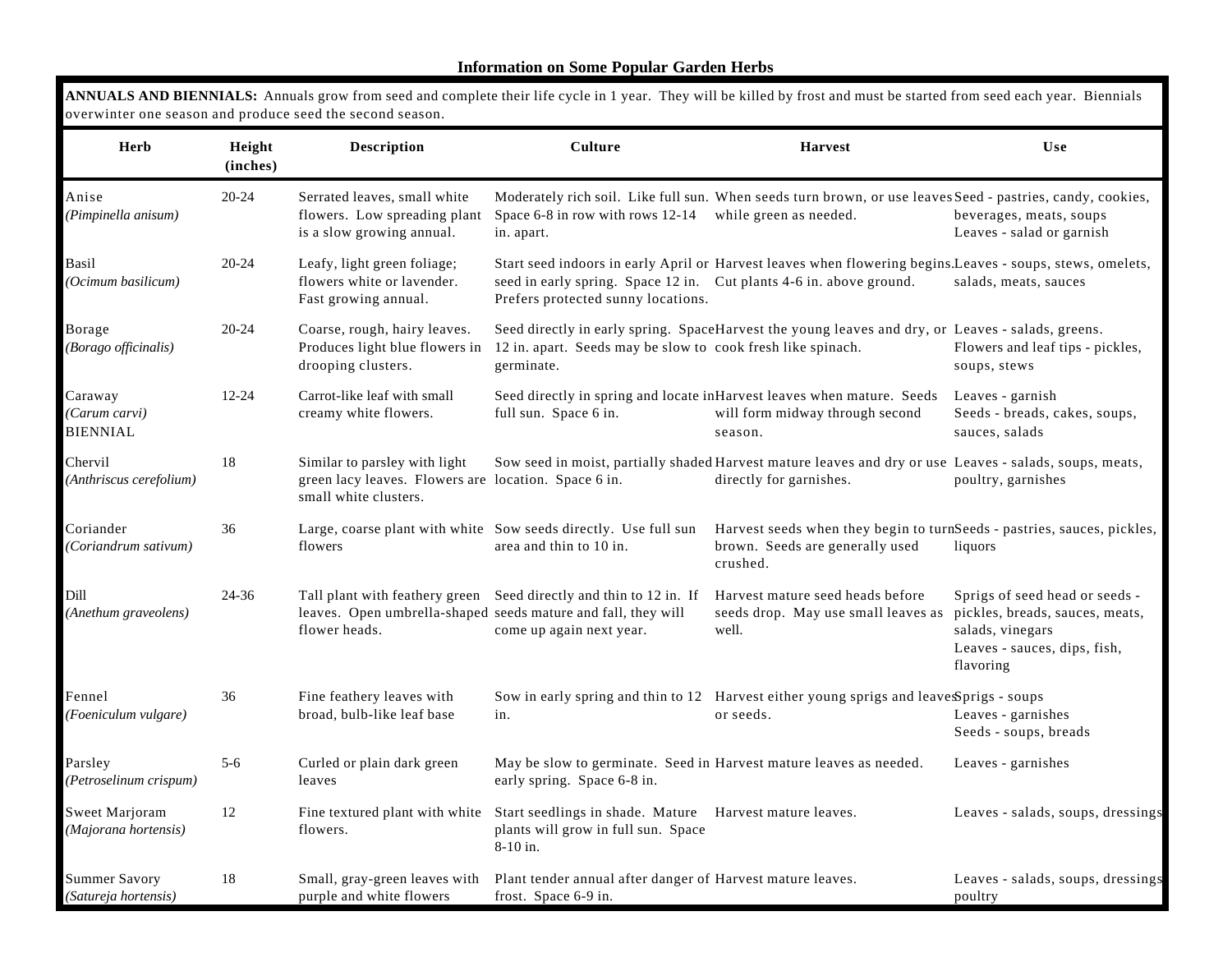**PERENNIALS:** They grow from seed the first year, but grow year after year. Some can be propagated by several other means as well. A straw or leaf mulch through the winter may protect them from winter damage.

| <b>Herb</b>                               | Height<br>(inches) | <b>Description</b>                                                                                     | <b>Culture</b>                                                                                                 | <b>Harvest</b>                     | Use                                                                                                      |
|-------------------------------------------|--------------------|--------------------------------------------------------------------------------------------------------|----------------------------------------------------------------------------------------------------------------|------------------------------------|----------------------------------------------------------------------------------------------------------|
| Chives<br>(Allium schoenoprasum)          | 12                 | Onion-type leaves with blue<br>round flower head.                                                      | Can be grown in containers or<br>outdoors in spring. Divide to<br>increase. Space 5 in.                        | Clip leaves as needed.             | Leaves - omelets, salads, soups,<br>sauces, dips                                                         |
| <b>Garlic Chives</b><br>(Allium tubersum) | $12 - 16$          | Similar to chives.                                                                                     | Same as chives.                                                                                                | Same as chives.                    | Substitute for garlic flavor                                                                             |
| Peppermint<br>(Mentha piperita)           | 18                 | purple flowers.                                                                                        | Vigorous bush-type plant with Prefers rich, moist soil. Space 8-10 Harvest young or mature leaves.<br>in.      |                                    | Leaves - soups, sauces, tea, jelly<br>Sprigs - tea, sauces, summer drink                                 |
| Spearmint<br>(Mentha spicata)             | 18                 | Pointed, crinkled leaves.                                                                              | Same as peppermint.                                                                                            | Same as peppermint.                | Leaves - summer drinks, tea, mint<br>sauce                                                               |
| Lemon Balm<br>(Melissa officinalis)       | 24                 | Crinkled, dull green leaves with Space 12 in. Prefers full sun.<br>white blossoms. Vigorous<br>grower. |                                                                                                                | Harvest mature leaves.             | Leaves - soups, meats, tea, summ<br>drinks                                                               |
| Lovage<br>(Levisticum officinale)         | 24-36              | Grows quite tall.                                                                                      | May start indoors and move to<br>sunny location. Space 12-15 in.                                               | Harvest mature leaves.             | Substitute for celery flower                                                                             |
| Oregano<br>(Origanum vulgare)             | 24                 | Choose English strains.<br>Produces pink flowers.                                                      | Plant in rich soil. Space 8-10 in.<br>Start in protected location and<br>move to full sun.                     | Harvest mature leaves.             | Leaves - soups, meats (roasts),<br>stews, salads                                                         |
| Rosemary<br>(Rosmarinus officinalis)      | 36                 | Dark green foliage with small<br>blue flowers.                                                         | Start cuttings in early spring.<br>Space 24 in.                                                                | Harvest mature leaves.             | Leaves and sprigs - meats, sauces<br>soups<br>Dried leaves - sachets to hang in<br>closets with garments |
| Sage<br>(Salvia officinalis)              | 18                 | Shrub-like plant with gray-<br>green leaves and purple flowersSpace 30 in.                             | Plant in well-drained location.                                                                                | Harvest leaves before flowering.   | Leaves - meats, poultry, tea, fish,<br>dressing, stews                                                   |
| Tarragon<br>(Artemisia dracunculus)       | 24                 | dark green leaves.                                                                                     | Select French tarragon. Fine, Prefers well-drained soils. Space<br>$12$ in.                                    | Harvest mature leaves or sprigs.   | Leaves - salads, sauces, eggs,<br>vegetables, salad vinegars                                             |
| Thyme<br>(Thymus vulgaris)                | $8 - 12$           | Narrow, dark green leaves.                                                                             | Start seeds indoors. Prefers full<br>sun and well-drained soils. Space before first flowers open.<br>10-12 in. | Harvest leaves and flower clusters | Leaves - soups, salads, dressings<br>omelets, gravies, breads, vegetables                                |